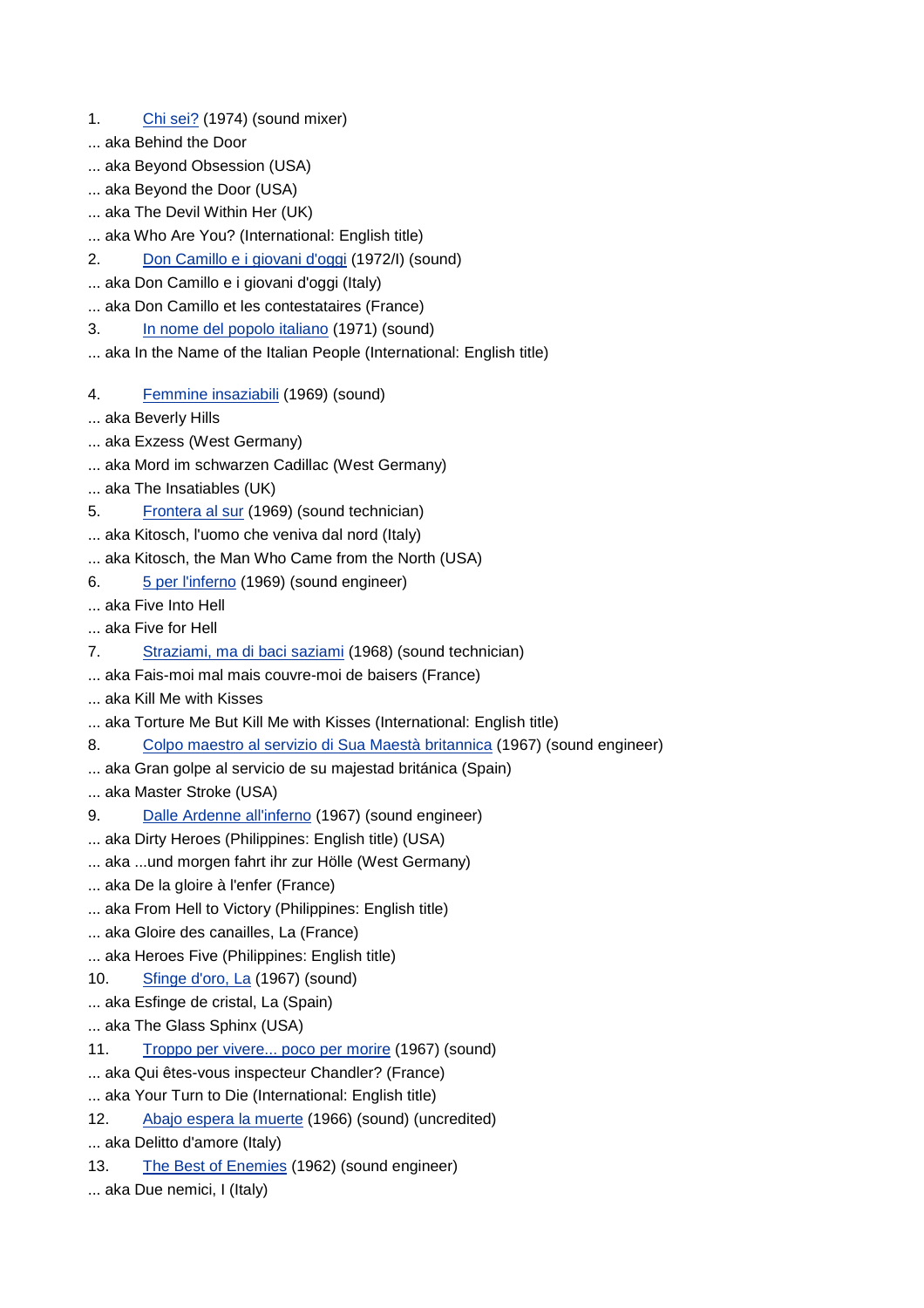14. Cartagine in fiamme (1960) (sound) ... aka Carthage en flammes (France) ... aka Carthage in Flames (USA) 15. A noi piace freddo...! (1960) (sound engineer) ... aka We Like It Cold (International: English title: informal literal title) 16. Olimpiadi dei mariti, Le (1960) (sound) 17. Totò, lascia o raddoppia? (1956) (sound engineer) 18. Scapolo, Lo (1955) (sound) ... aka Alberto il conquistatore (Italy: reissue title) ... aka Soltero, El (Spain) ... aka The Bachelor (International: English title) 19. Innamorati, Gli (1955) (sound) ... aka Amoureux, Les (France) ... aka Wild Love (USA) 20. Don Camillo e l'on. Peppone (1955) (sound engineer) ... aka Don Camillo's Last Round ... aka Grande bagarre de Don Camillo, La (France) 21. Ultimi cinque minuti, Gli (1955) (sound engineer) ... aka Cinq dernières minutes, Les (France) ... aka It Happens in Roma (USA) ... aka The Last Five Minutes 22. Cento anni d'amore (1954) (sound engineer) ... aka 100 Years of Love (International: English title) 23. Stazione Termini (1953) (sound engineer) ... aka Indiscretion (UK) ... aka Indiscretion of an American Wife (USA) ... aka Station Terminus (International: English title) ... aka Terminal Station ... aka Terminal Station Indiscretion (International: English title) ... aka Terminus Station (International: English title) 24. E Napoli canta (1953) (sound engineer) 25. Petit monde de Don Camillo, Le (1952) (sound technician) ... aka Don Camillo ... aka Piccolo mondo di Don Camillo, Il (Italy) ... aka The Little World of Don Camillo (USA) 26. Presidentessa, La (1952) (sound) ... aka Mademoiselle Gobete (USA) 27. Cameriera bella presenza offresi... (1951) (sound) ... aka Housemaid (International: English title) ... aka Position Wanted (USA) 28. Città si difende, La (1951) (sound recordist) (english version only) ... aka Four Ways Out (USA) 29. Miracolo a Milano (1951) (sound) ... aka Miracle in Milan (USA) 30. Libera uscita (1951) (sound) ... aka Free Escape (International: English title)